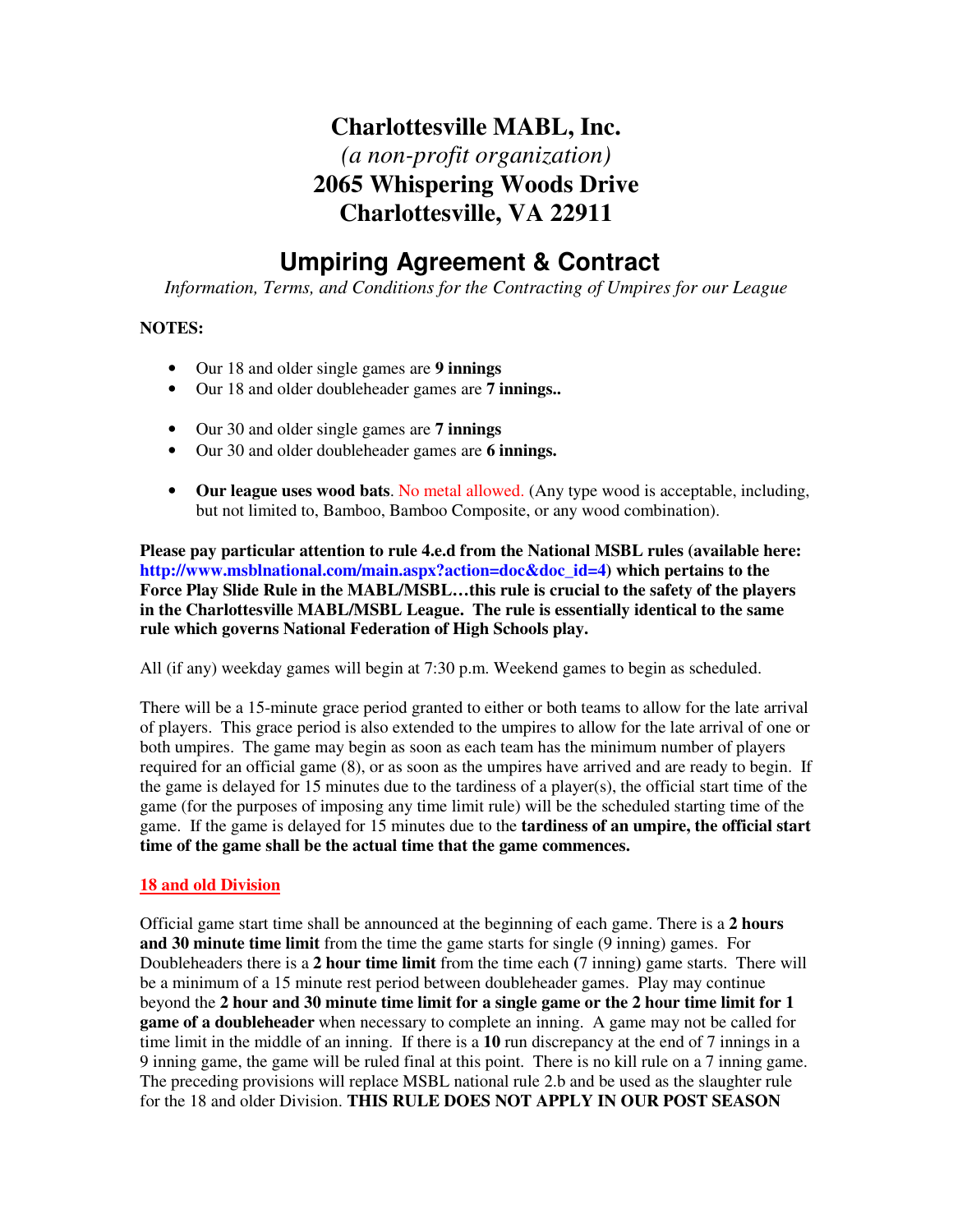#### **TOURNAMENT GAMES. ALL POST SEASON PLAY-OFF AND TOURNAMENT GAMES WILL BE PLAYED THE FULL NINE INNINGS WITHOUT REGARD TO THE SLAUGHTER RULE OR TIME LIMIT RULE.**

There will be two umpires per game. The home plate umpire for 7 inning games will be paid \$60.00 per game and the field umpire for 7 inning games will be paid \$50.00 per game (with the exceptions noted below). For 9 inning games the home plate umpire will be paid \$70.00 per game and the field umpire for 9 inning games will be paid \$60.00. (with the exceptions noted below).

The home team manager is responsible for calling both umpires at least 45 minutes prior to game time if a game is to be canceled due to weather or for any other reason. In the event the game is not canceled prior to this time, an \$18.00 travel fee shall be paid to each umpire. In the event the game commences and is then called for weather, prior to completing 4.5 innings (the requirement for an official game), the umpires shall be paid the \$18.00 travel fee and a per inning fee for each inning umpired up to the 4.5 innings required to be an official game. The fee per inning played shall be \$8.00 per inning for the plate umpire and \$7.00 per inning for the field umpire. The fee per inning played for a single umpire officiating the game shall be \$10.00 per inning.

In the event only one umpire arrives for the game, after a 15 minute grace period, the game will be played with only one umpire officiating the game. This one umpire shall be paid \$100.00 for fully officiating the game. If the umpire chooses to have a player from one of the two teams perform the duties of a field umpire, then the umpire shall only be paid the usual \$65.00 behind the plate fee. **It is the intention of the league to have two umpires for each game.** If only one umpire shows for a game on two or more occasions throughout the season, this payment rule shall be open to renegotiation.

The pay period is every other week once the season begins. Once confirmation of umpires is received by the President of the league will then instructed the Treasurer of the league to pay that pay periods umpiring. Payment will be mailed to each umpire within five (5) business days of the end of the pay period.

All umpires are contracted by the Charlottesville MABL and are therefore governed by their rules and regulations and will be required top read these rules off of the Leagues website or obtain a copy of such rules from the President of the League. All decisions pertaining to the continuation of services between the Charlottesville MABL and an umpire shall be made by the Charlottesville MABL Board. If a complaint is filed by any league member against a particular umpire the board will hear both sides of the issue/complaint and render a decision as to the specific complaint and/or a decision as to the future use of said umpire by the league.

Please sign below to indicate your understanding and agreement with the terms and conditions stipulated in this agreement. Then mail this contract to: Charlottesville MABL, Inc. at 2065 Whispering Woods Drive, Charlottesville VA 22911

#### **30 and old Division**

Official game start time shall be announced at the beginning of each game. There is a **2 hour time limit** from the time the game starts for single games. For Doubleheaders there is a **1 hour and 45 minute time limit** from time each game starts. There will be a minimum of a 15 minute rest period between doubleheader games. Play may continue beyond the **2 hour time limit for a single game or the 1 hour and 45 minute time limit for 1 game of a doubleheader** when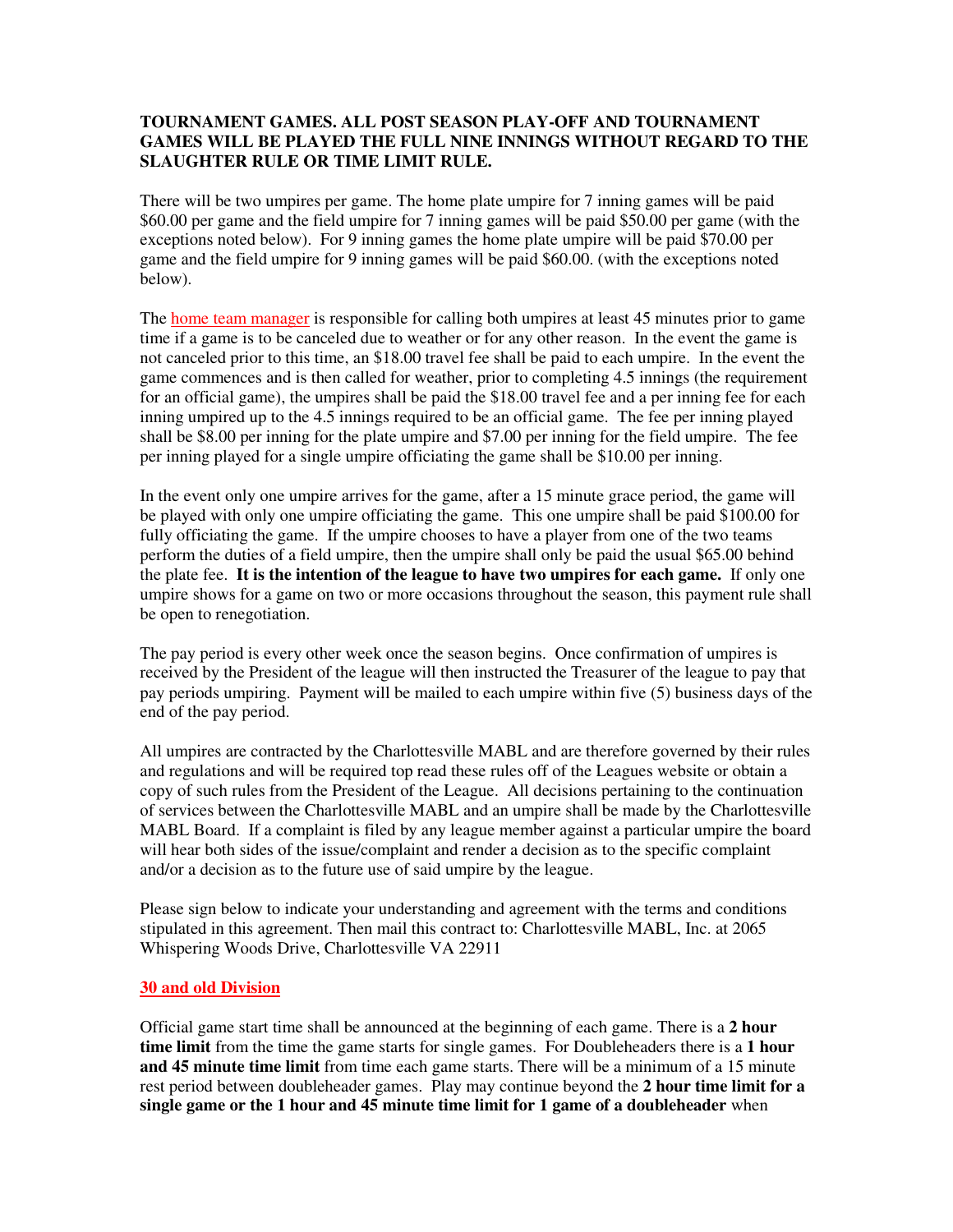necessary to complete an inning. A game may not be called for time limit in the middle of an inning. If there is a **12** run discrepancy at the end of **6 innings** in a 7 inning game, the game will be ruled final at this point. There is no kill rule on a 6 inning game. The preceding provisions will replace MSBL national rule 2.b and be used as the slaughter rule for the 30 and older Division. **THIS RULE DOES NOT APPLY IN OUR POST SEASON TOURNAMENT GAMES. ALL POST SEASON PLAY-OFF AND TOURNAMENT GAMES WILL BE PLAYED THE FULL NINE INNINGS WITHOUT REGARD TO THE SLAUGHTER RULE OR TIME LIMIT RULE.**

There will be two umpires per game. The home plate umpire will be paid \$55.00 per game and the field umpire will be paid \$45.00 per game (with the exceptions noted below).

The home team manager is responsible for calling both umpires at least 45 minutes prior to game time if a game is to be canceled due to weather or for any other reason. In the event the game is not canceled prior to this time, an \$18.00 travel fee shall be paid to each umpire. In the event the game commences and is then called for weather, prior to completing 4.5 innings (the requirement for an official game), the umpires shall be paid the \$18.00 travel fee and a per inning fee for each inning umpired up to the 4.5 innings required to be an official game. The fee per inning played shall be \$8.00 per inning for the plate umpire and \$7.00 per inning for the field umpire. The fee per inning played for a single umpire officiating the game shall be \$10.00 per inning.

In the event only one umpire arrives for the game, after a 15 minute grace period, the game will be played with only one umpire officiating the game. This one umpire shall be paid \$85.00 for fully officiating the game. If the umpire chooses to have a player from one of the two teams perform the duties of a field umpire, then the umpire shall only be paid the usual \$55.00 behind the plate fee. **It is the intention of the league to have two umpires for each game.** If only one umpire shows for a game on two or more occasions throughout the season, this payment rule shall be open to renegotiation.

The pay period is every other week once the season begins. Once confirmation of umpires is received by the President of the league will then instructed the Treasurer of the league to pay that pay periods umpiring. Payment will be mailed to each umpire within five (5) business days of the end of the pay period.

All umpires are contracted by the Charlottesville MABL and are therefore governed by their rules and regulations and will be required top read these rules off of the Leagues website or obtain a copy of such rules from the President of the League. All decisions pertaining to the continuation of services between the Charlottesville MABL and an umpire shall be made by the Charlottesville MABL Board. If a complaint is filed by any league member against a particular umpire the board will hear both sides of the issue/complaint and render a decision as to the specific complaint and/or a decision as to the future use of said umpire by the league.

Please sign below to indicate your understanding and agreement with the terms and conditions stipulated in this agreement. Then mail this contract to: Charlottesville MABL, Inc. at 2065 Whispering Woods Drive, Charlottesville VA 22911